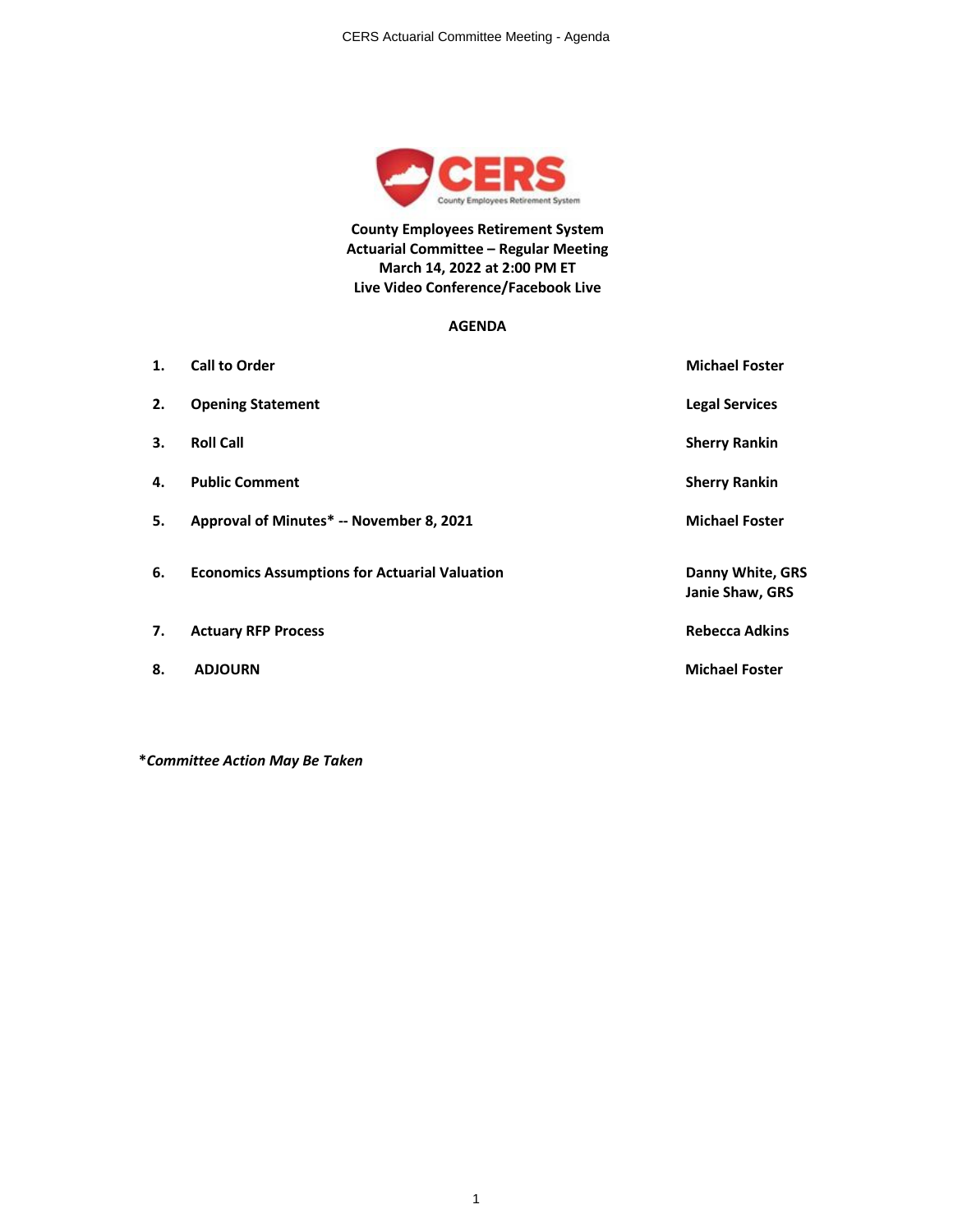### **MINUTES OF MEETING COUNTY EMPLOYEES RETIREMENT SYSTEM SPECIAL CALLED ACTUARIAL COMMITTEE MEETING NOVEMBER 8, 2021 AT 11:00 A.M. VIA LIVE VIDEO TELECONFERENCE**

At the special called meeting of the Actuarial Committee of the County Employees Retirement System Board of Trustees held on November 8, 2021 the following members were present: Michael Foster – Chair, Dr. Merl Hackbart and Dr. Patricia Carver. Other Trustees present included Jerry Powell and Betty Pendergrass. Staff members present were Ed Owens, III, John Chilton, David Eager, Rebecca Adkins, Erin Surratt, Steven Herbert, Vicki Hale, Kristen Coffey, Chris Johnson, Shaun Case, Phillip Cook, Glenna Frasher, Ashley Gabbard and Sherry Rankin. Others present included Danny White and Janie Shaw with GRS; Chris Tessman, Craig Morton and David Lindberg with Wilshire; and Joseph Bowman with Johnson, Bowman and Branco.

Mr. Foster called the meeting to order.

**1**

Ms. Hale read the Legal Opening Statement.

Ms. Rankin took Roll Call. No public comment was submitted.

Mr. Foster introduced agenda item *Approval of Minutes from the May 14, 2021 Meeting.* A Motion was made by Dr. Hackbart and seconded by Dr. Carver to approve the minutes as presented. The motion passed unanimously.

Mr. Foster introduced agenda item *Draft Actuarial Valuation.* Mr. Danny White and Ms. Janie Shaw presented the 2021 Actuarial Valuation Results for the County Employees Retirement Systems. Mr. White announced the 2021 actuarial determined contribution rates as follows: CERS Non-Hazardous will be 26.79%, while CERS Hazardous will be 49.59%. Mr. White indicated that a more detailed analysis and discussion would be held at the next CERS Board Meeting.

Mr. Foster introduced agenda item *COLA Discussion.* Ms. Pendergrass gave a brief history on the Cost of Living Adjustments relating to State Government Employees. Ms. Pendergrass stated that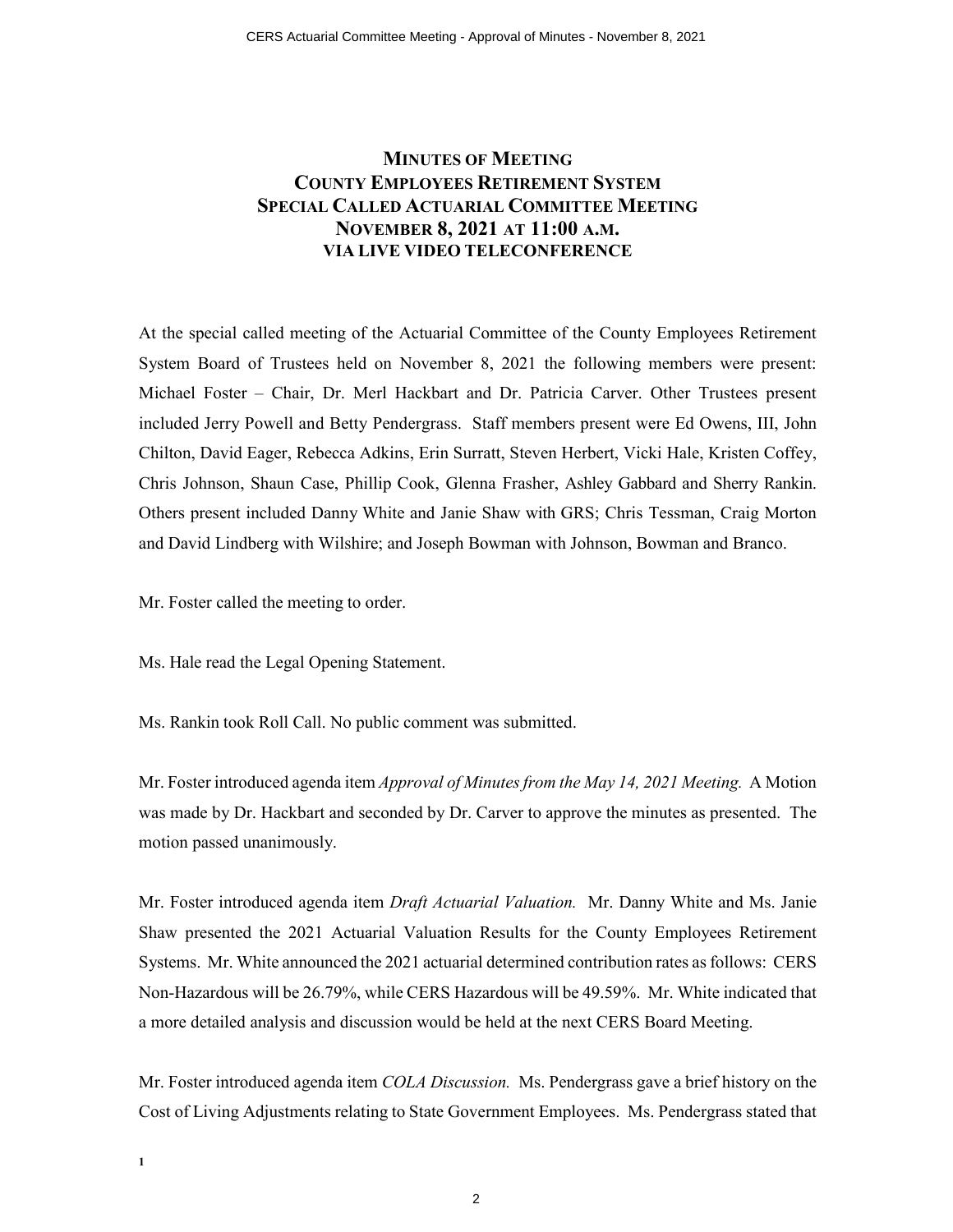any COLA would have to come from the pensions due to the non-existence of a surplus. Therefore, based on the current funded ratios of the CERS systems and current Kentucky law, the CERS Board is limited on offering any recommendation as to a cost of living increase. Ms. Pendergrass thanked GRS for providing information regarding the impact of a COLA on the CERS systems and options for discussion.

Mr. Foster introduced agenda item *Cybersecurity Awareness Training.* Mr. Chris Johnson, Information Security Officer at Kentucky Public Pensions Authority provided a training session on Cybersecurity Awareness entitled: Social Engineering the Executive.

Dr. Hackbart made a motion and was seconded by Dr. Caver to adjourn the meeting. The motion passed unanimously.

Copies of all documents presented are incorporated as part of the Minutes of the Board of Trustees held on November 8, 2021, except documents provided during a closed session conducted pursuant to theopen meetings act and exempt under the open records act.

*The remainder of this page intentionally left blank*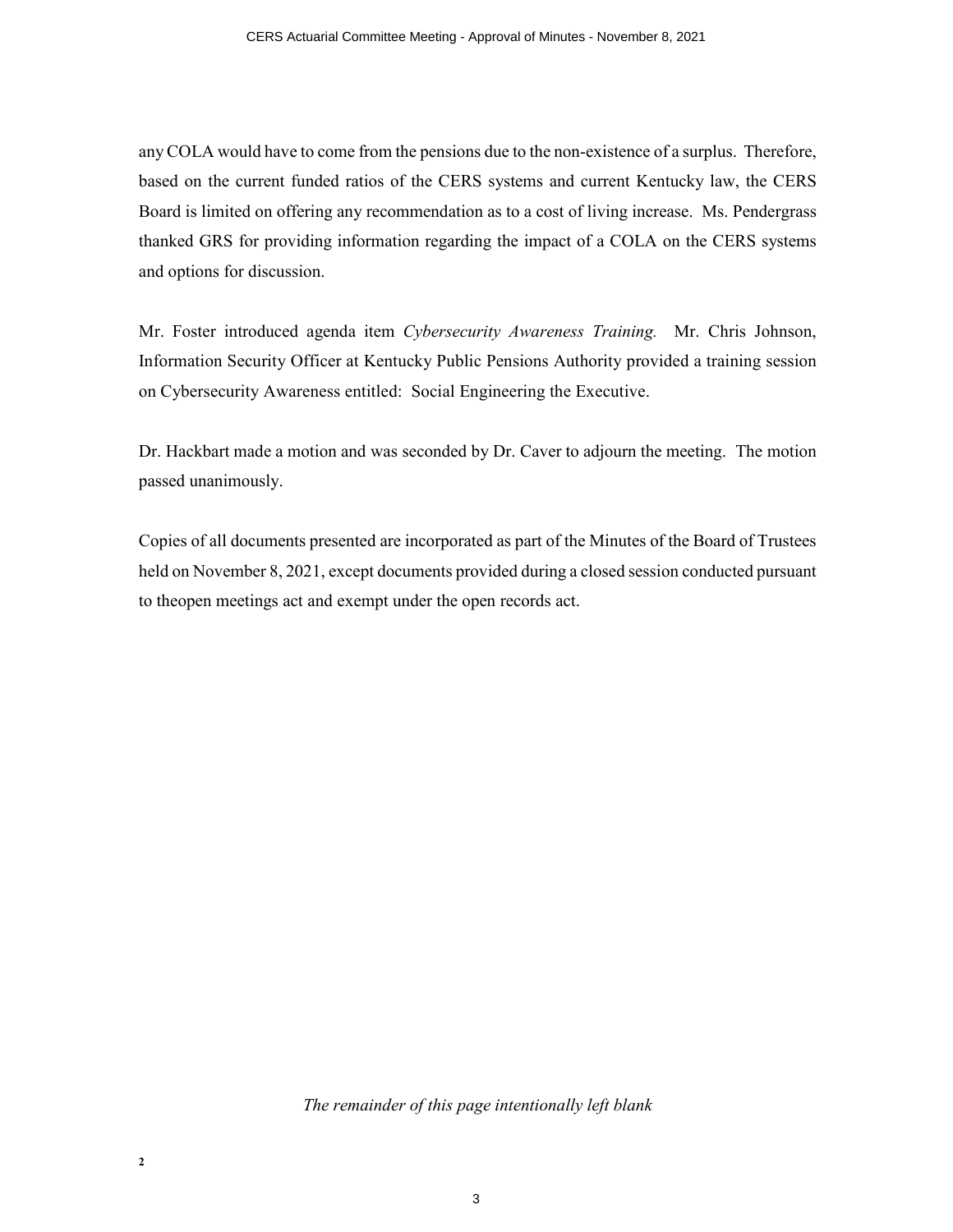### **CERTIFICATION**

I do certify that I was present at this meeting, and I have recorded the above actions of the Trustees on the various items considered by it at this meeting. Further, I certify that all requirements of KRS 61.805-61.850 were met in conjunction with this meeting.

Recording Secretary

I, the Chair of the Board of Trustees of the County Employees Retirement System, do certify that the Minutes of Meeting held on November 8, 2021 were approved on March 14, 2022.

Chair of the Board of Trustees

I have reviewed the Minutes of the November 8, 2021 Board of Trustees Meeting for content, form,and legality.

4

Executive Director Office of Legal Services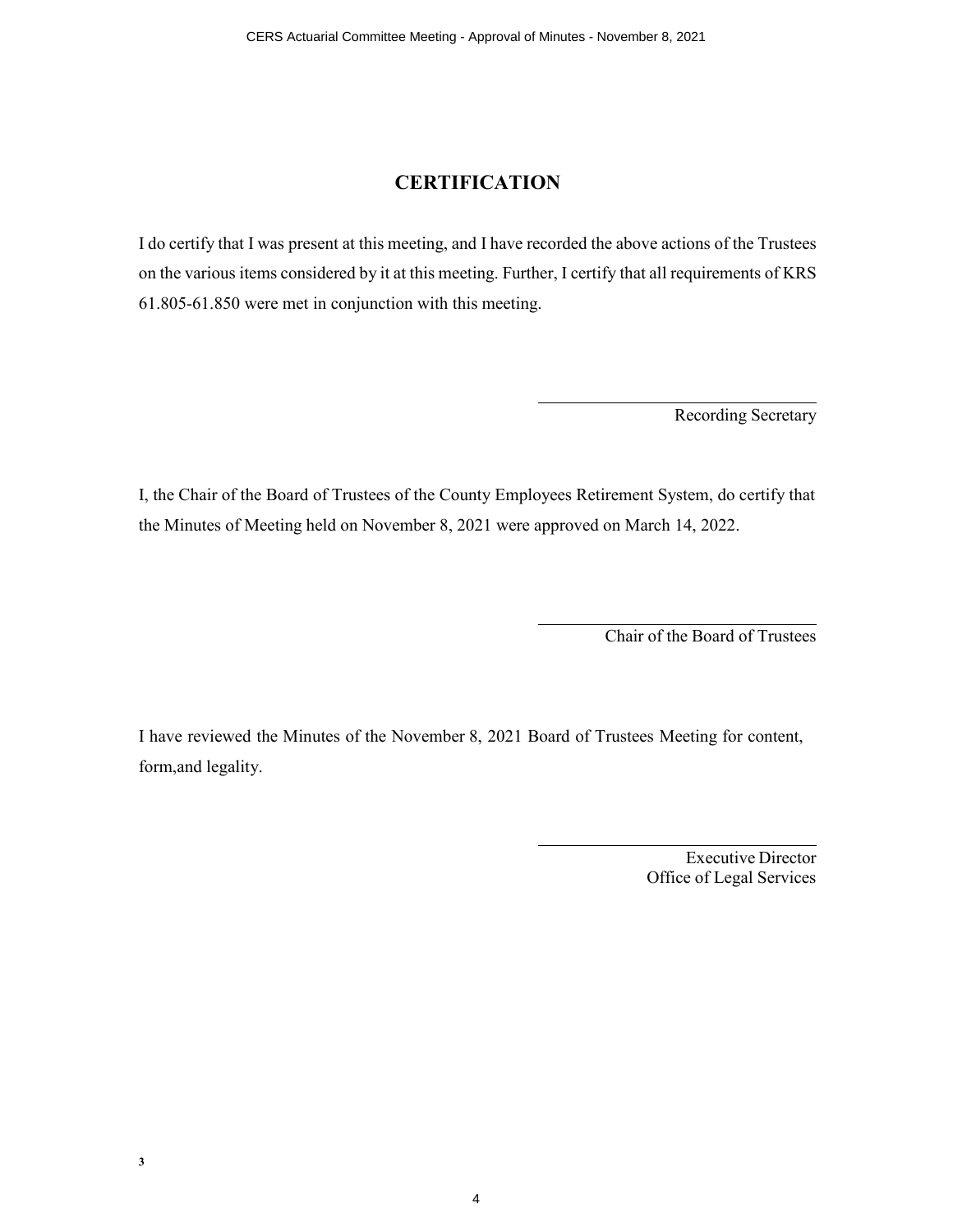

P: 469.524.0000 | www.grsconsulting.com

March 7, 2022

Board of Trustees County Employees Retirement System Perimeter Park West 1260 Louisville Road Frankfort, KY 40601

#### **Re: Economic Assumptions for Use in the Upcoming June 30, 2022 Actuarial Valuation**

Dear Trustees of the Board:

Each year the actuarial committee reviews the principal economic assumptions (i.e. price inflation, investment return assumption, and payroll growth) for use in the actuarial valuation. Economic and demographic assumptions used in an actuarial valuation should be representative of the System's expected long-term experience. These assumptions are not intended to consistently model shortterm (e.g. the next two to five years) experience, but are supposed to be representative of expected long-term trends. As a result, short-term experience may differ significantly from the long-term assumption used in an actuarial valuation.

The three primary economic assumptions used in an actuarial valuation include the price inflation, investment return, and payroll growth assumption. The following letter and exhibits provide our recommended assumptions to be adopted by the Board for use in the June 30, 2022 actuarial valuation and rationale for each recommendation.

|                          | June 30, 2021 Valuation   | June 30, 2022 Valuation       |  |  |
|--------------------------|---------------------------|-------------------------------|--|--|
| Assumption               | <b>Adopted Assumption</b> | <b>Recommended Assumption</b> |  |  |
| Prince Inflation         | 2.30%                     | 2.30%                         |  |  |
| <b>Investment Return</b> | 6.25%                     | 6.25%                         |  |  |
| Payroll Growth           | 2.00%                     | 2.00%                         |  |  |

#### **Price Inflation Assumption**

Benefits provided to members in CERS are not explicitly impacted by the actual change in price inflation. The current price inflation assumption is 2.30%. We reviewed several sources that provide various perspectives of forward-looking inflation expectations and recommend the continued use of a 2.30% inflation assumption in the 2022 actuarial valuation.

We recognized that actual inflation as measured by CPI has been much higher than the current 2.30% assumption during the last 12 months. Additionally, many professional forecasters and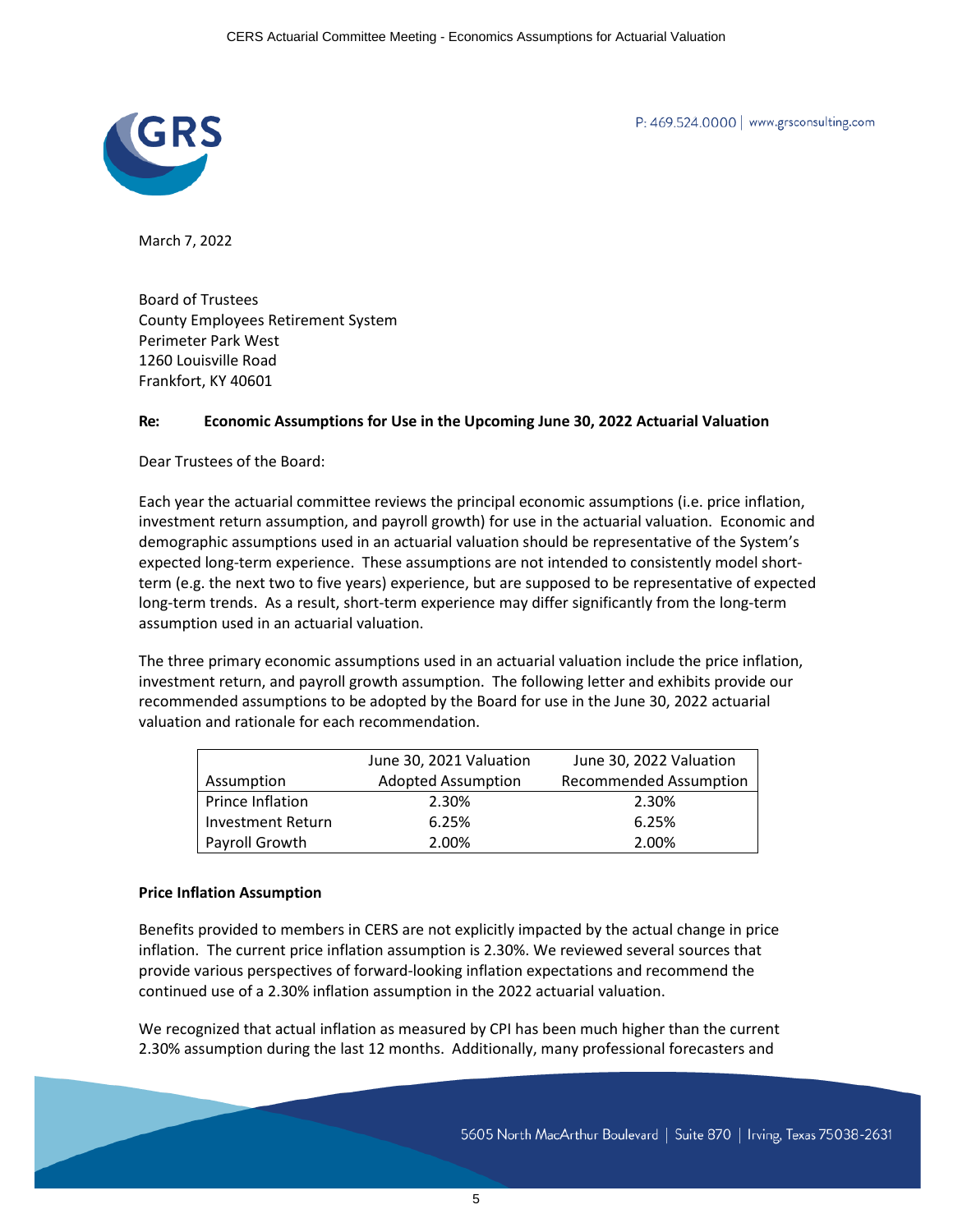CERS Board of Trustees March 7, 2022 Page 2

economists expect that inflation will continue to be elevated above historical levels for the next two to three years. However, but given the long-time horizon of an actuarial valuation, and the relative immateriality of this assumption in the actuarial valuation, we believe a 2.30% inflation assumption continues to be reasonable for this purpose. Please see Exhibit 1 for more information on the comparison of future inflation expectations.

### **Investment Return Assumption**

The investment return assumption is perhaps the most important and most subjective assumption used in an actuarial valuation. It represents the expected long-term return on plan assets and is used to discount future expected benefit payments to the valuation date in order to determine the liabilities of the plan.

We believe the most appropriate approach in identifying a reasonable investment return assumption is to understand forward-looking expectations developed by professional investment consulting firms. To do this, we have analyzed CERS's investment policy with the capital market assumptions from five nationally recognized investment consultants, including Wilshire Advisors which is CERS's investment consultant. Some of these assumptions are based on a seven- to tenyear time horizon, while others are based on a longer 20- to 30-year time horizon. Since investment consultants update their assumptions on at least an annual basis, we also compared their expectations developed in 2022, to their prior year assumptions to better understand changes in their expectations. Attached is Exhibit 2 that provides this comparison for each investment consulting firm for 2021 and 2022.

It is our recommendation that the CERS Board adopt the continued use of a 6.25% investment return assumption for the valuation of the pension and insurance funds at June 30, 2022. Given the methodology used by the investment consultants to develop their expectations, it is possible their expectations for the shorter term revert higher as the economy enters an expected increasing interest rate setting.

#### **Payroll Growth Assumption**

The payroll growth assumption is only used in development of the amortization cost component of the contribution rate. When emerging covered payroll changes are consistent with the payroll growth assumption, the amortization cost will remain relatively constant as a percentage of payroll (assuming there are no other gains or losses). However, if the future change in covered payroll is consistently less than assumed, then the amortization cost will gradually increase as a percentage of covered payroll.

The current payroll growth assumption is 2.00% of pay for the Non-Hazardous and Hazardous funds (pension and insurance). Based on the ten-year historical experience of the change in membership and covered payroll that is shown in Exhibit 3, we believe that 2.00% payroll growth remains within

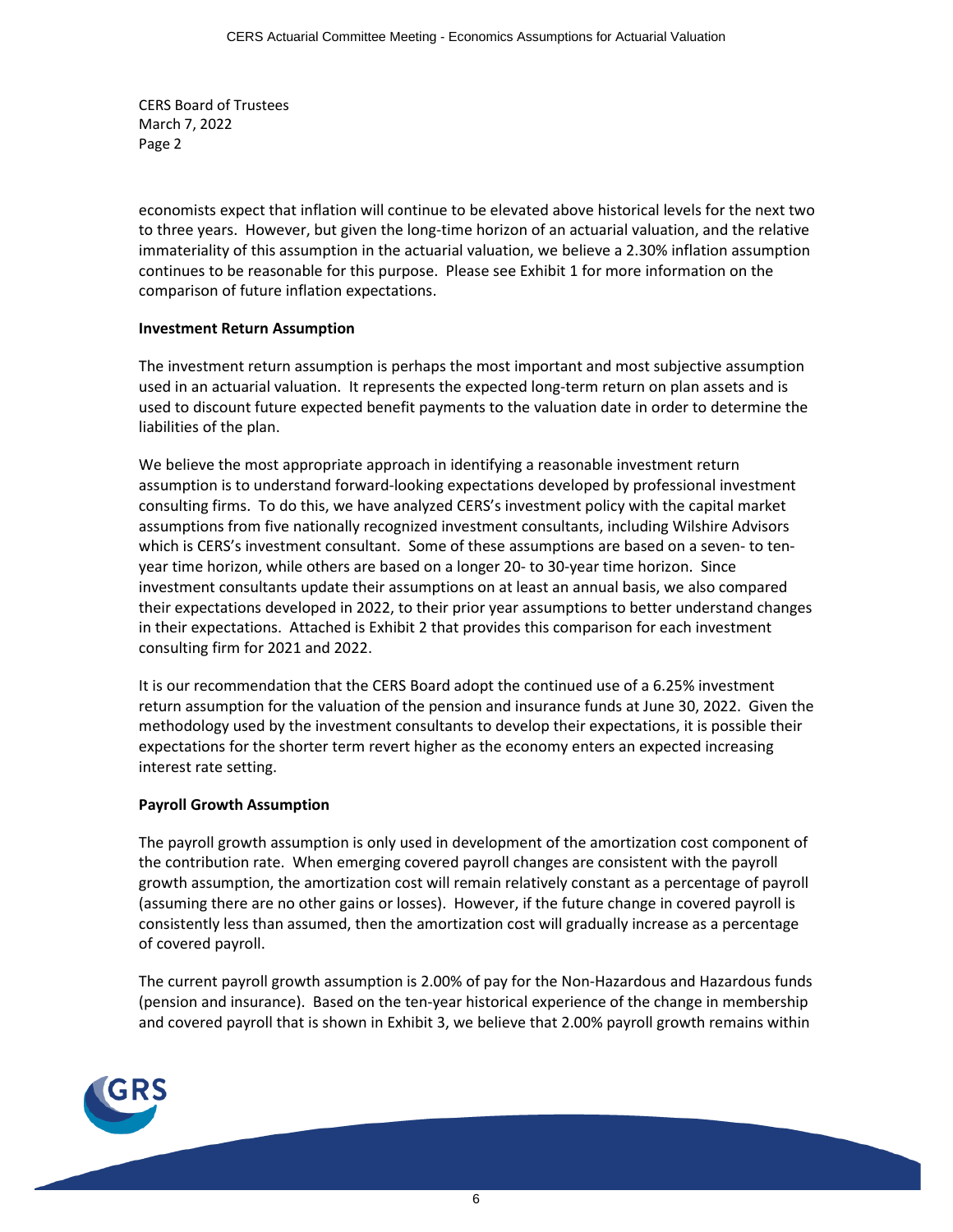CERS Board of Trustees March 7, 2022 Page 3

a reasonable range of appropriate assumptions and recommend the Board adopt a 2.00% payroll growth assumption for use in the June 30, 2021 actuarial valuation.

#### **Closing Comments**

This analysis was conducted in accordance with generally accepted actuarial principles and practices. We believe these recommended assumptions comply with Actuarial Standard of Practice No. 27, Selection of Economic Assumptions for Measuring Pension Obligations.

Both of the undersigned are members of the American Academy of Actuaries and meet all of the Qualification Standards of the American Academy of Actuaries to render the actuarial opinion contained herein. In addition, all of the undersigned are experienced in performing valuations for large public retirement systems.

Sincerely,

Daniel J. White, FSA, MAAA, EA Jahie Shaw, ASA, MAAA, EA Senior Consultant Consultant Consultant

Enclosure

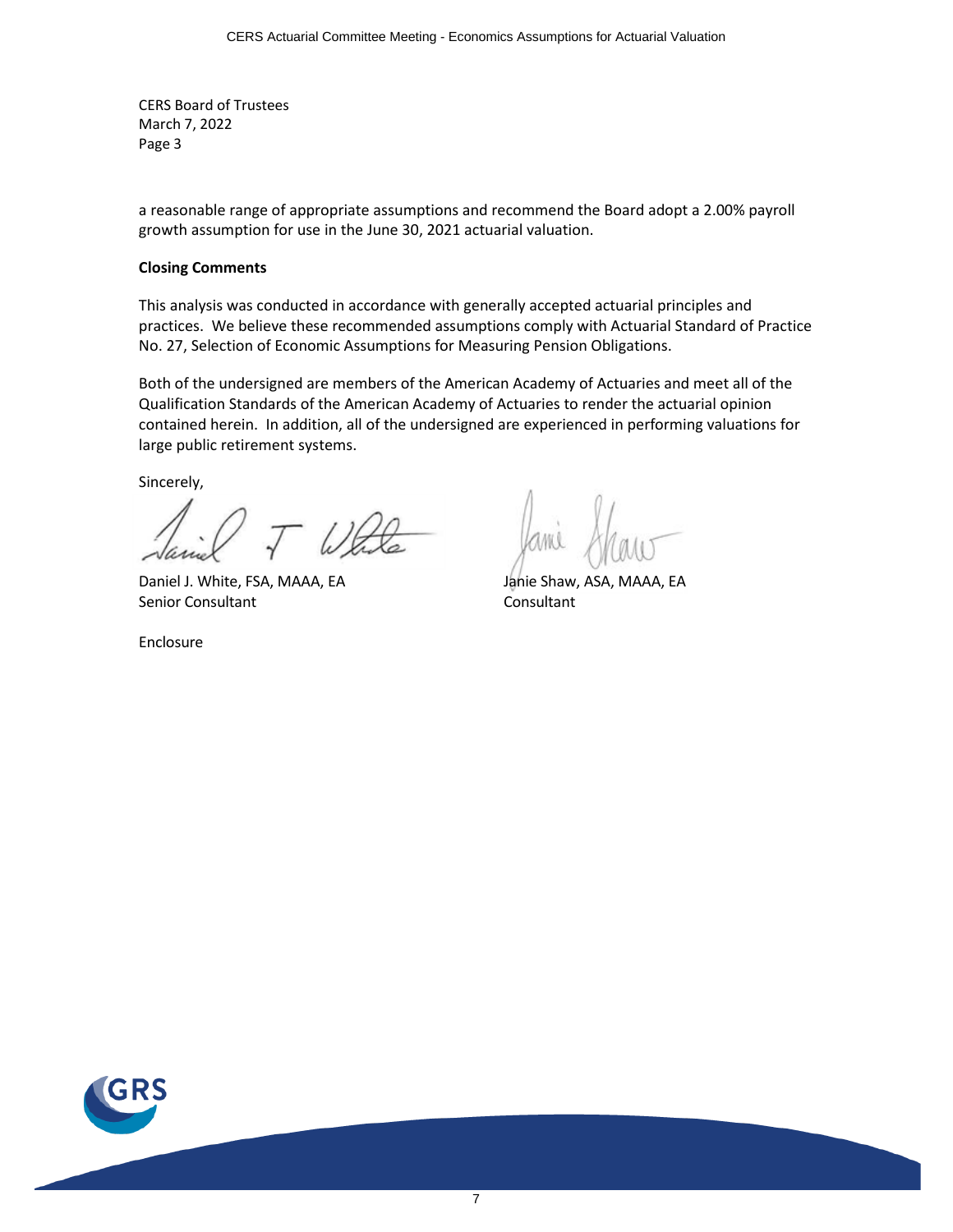



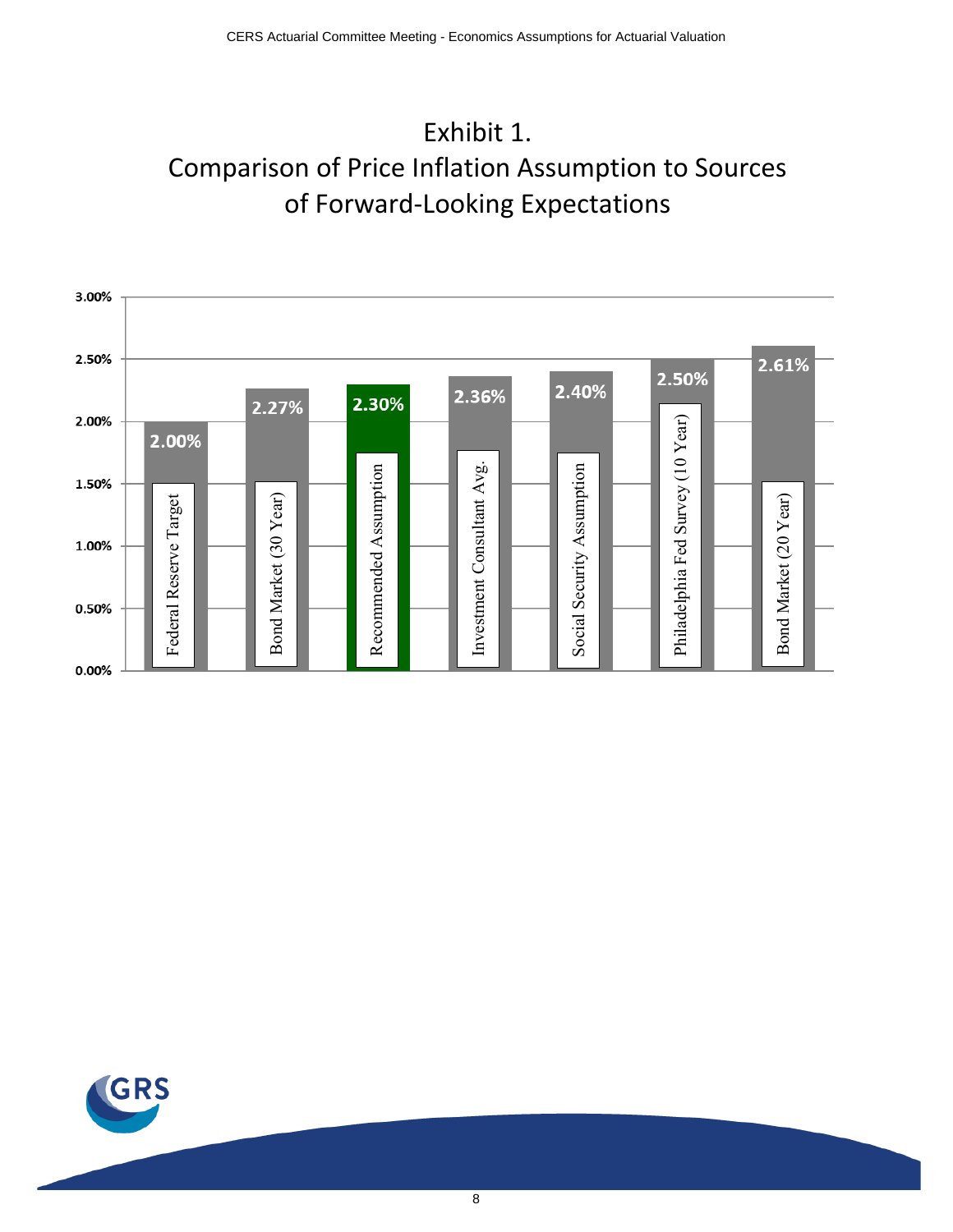# Exhibit 2. Review of Forward-Looking Capital Market Expectations Mapped CERS's Investment Policy

|                                     |                            | <b>50th Percentiale</b> |                                    |      | <b>Probability of</b> |
|-------------------------------------|----------------------------|-------------------------|------------------------------------|------|-----------------------|
|                                     | Investment                 |                         | <b>Expected Return (Geometric)</b> |      | Exeeding 6.25%        |
|                                     | Consultant                 | 2022                    | 2021                               | 2022 | 2021                  |
|                                     | (1)                        | (2)                     | (3)                                | (4)  | (5)                   |
|                                     | $\mathbf{1}$               | 4.8%                    | 5.3%                               | 28%  | 35%                   |
|                                     | $\overline{2}$             | 4.9%                    | 5.1%                               | 33%  | 35%                   |
| 7 to 10 Year<br><b>Expectations</b> | 3                          | $5.2\%$                 | 5.3%                               | 35%  | 37%                   |
|                                     | 4                          | 5.3%                    | 5.3%                               | 35%  | 35%                   |
|                                     | 5                          | 5.4%                    | 5.3%                               | 38%  | 36%                   |
| <b>20 to 30 Year</b>                | 1                          | 6.2%                    | 6.2%                               | 50%  | 49%                   |
| <b>Expectations</b>                 | $\overline{2}$             | 6.5%                    | 6.4%                               | 53%  | 52%                   |
|                                     |                            |                         |                                    |      |                       |
|                                     | 7-10 Year Expectation Avg: | 5.1%                    | 5.3%                               | 34%  | 36%                   |
| 20-30 Year Expectation Avg:         |                            | 6.4%                    | 6.3%                               | 52%  | 51%                   |

The primary purpose of performing this analysis using multiple investment consulting firms is to quantify the possible difference in forward looking return expectations within the professional investment community. Additionally, we have provided this analysis based on information from the following investment consulting firms:

- BNY Mellon NEPC
- 
- **Mercer**
- 
- J.P. Morgan  **Wilshire Associates**

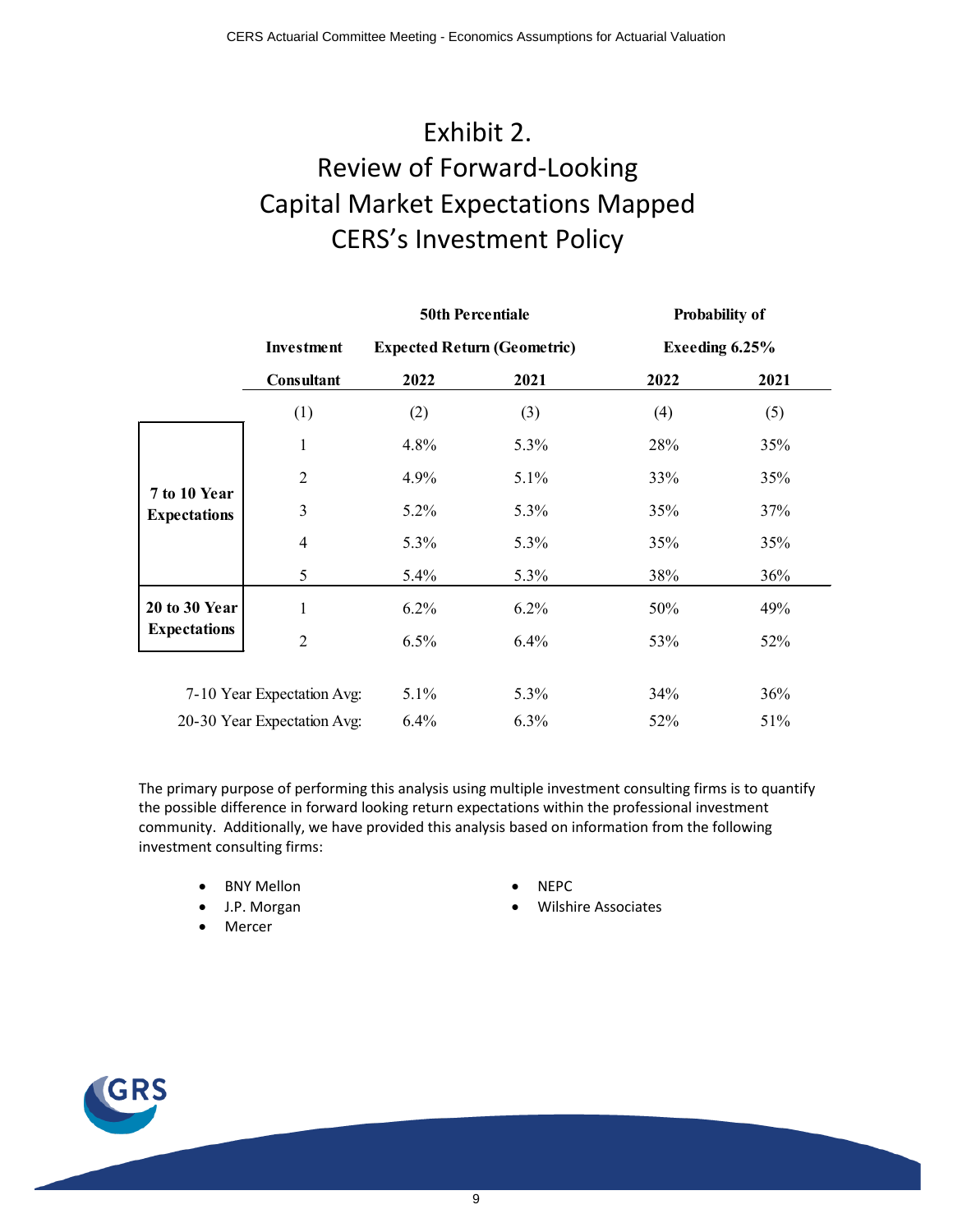# Exhibit 3. Review of Historical Change in Membership and Covered Payroll

#### Change in Active Membership 90,000 10,000 9,419 81.250 9,000 80,000 9,173 77,367 8,000 70,000 **CERS NH: 4.8% Decrease CERS HZ: 2.6% Decrease** 7,000 60,000 **(1.0% Average Decrease (0.3% Average Decrease**  Count 6,000 - 동<br>850,000 **Over Last 10 Years) Over Last 10 Years)** Membership 5,000 듷40,000 4,000  $\frac{8}{5}$ 30,000 3,000 ž 20,000 2,000 1,000 10,000  $\mathbf{o}$  $\mathbf 0$ 2011 2012 2013 2014 2015 2016 2017 2018 2019 2020 2021 2011 2012 2013 2014 2015 2016 2017 2018 2019 2020 2021 **June 30, June 30, CERS Hazardous** - CERS Non-Hazardous

# Change in Covered Payroll



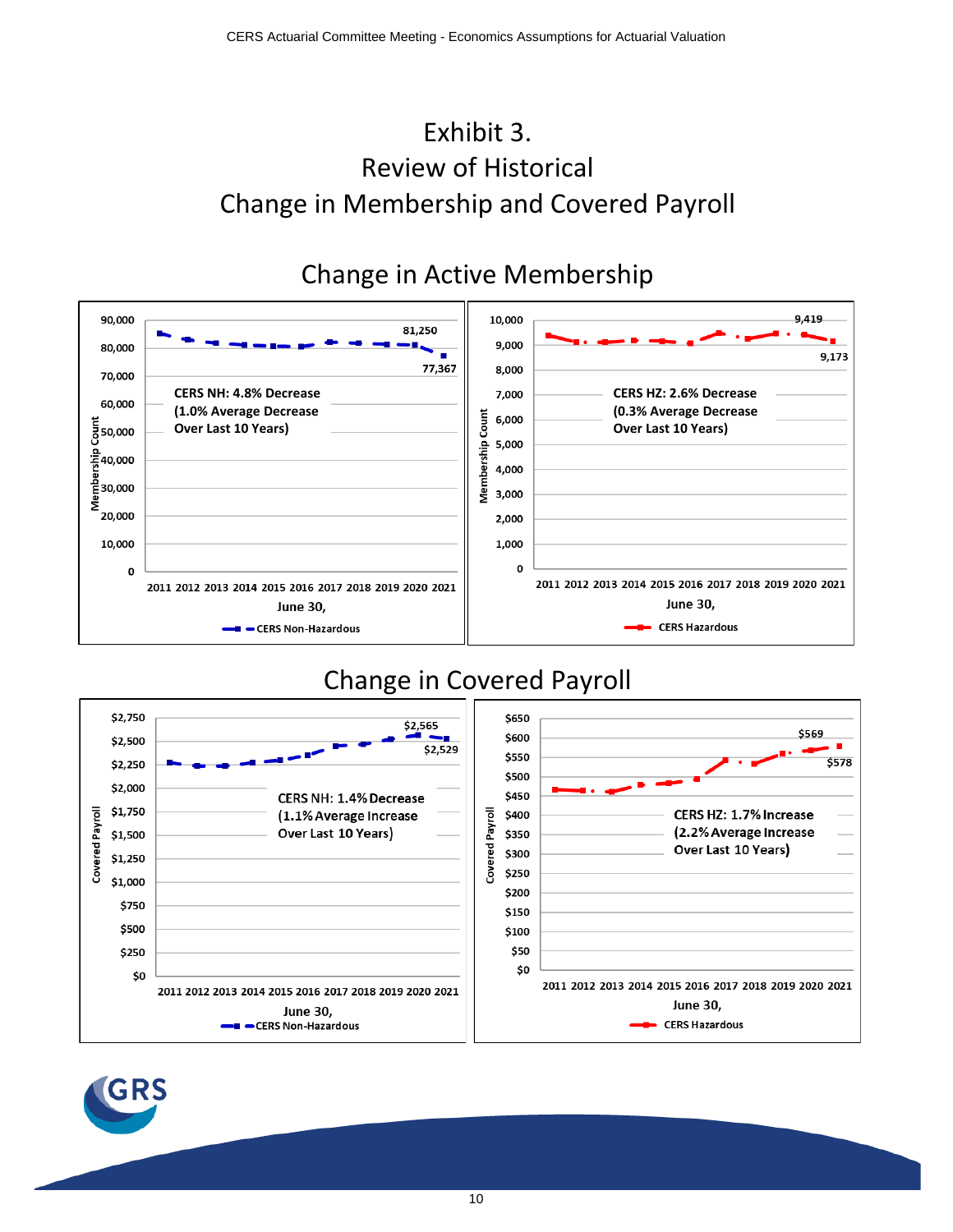

## **M E M O R A N D U M**

**DATE: March 8, 2022**

**TO: Mike Foster, Chair CERS Actuarial Committee**

**FROM: Betty Pendergrass, Chair, CERS Board of Trustees**

**RE: Historical Summary of Investment Earnings & Actuarial Discount Rate**

Each year, the CERS Board of Trustees will evaluate key economic assumptions for the upcoming annual actuarial valuation. GRS has provided an excellent summary of the assumptions that can be evaluated between experience studies that provide a more detailed look at changes in a plan's demographic information.

The actuarial discount rate is the rate we expect to achieve on the underlying investment portfolio over the next 30 – 40 years. This rate includes a "real return" plus anticipated inflation for investment returns. Recently, Trustees were advised that using a 10‐year yield was more relevant than a longer term, such as 20 – 30 years. Fortunately, the "since inception yield" that has been tracked since 1984 for the CERS plans offers an historical view of the long‐term actual earnings. While historical yields do not guarantee future earnings, an historical analysis can outline the trends in 10-yr, actuarial rates, and "since inception" earnings. This analysis can also help frame the potential variances in earnings and the range for potential gains/losses between actual earnings and the actuarial assumption.

Earnings in the attached summary were reported in either the Annual Comprehensive Financial Report (2012 & 2013) or the Summary Annual Financial Report (2014 – 2021). The actuarial discount rate was also reported in the Annual Comprehensive Financial Report. In addition, for 2012 & 2013, earnings for CERS nonhazardous and CERS hazardous were not separately reported, so the performance reflects the total investment earnings of Kentucky Retirement System.

County Employees Retirement System Betty A Pendergrass, Chair 1270 Louisville Road Jerry Powell, Vice-Chair بالتالية المستخدم المستخدم المستخدم المستخدم المستخدم المستخدم ا<br>Ed Owens, CEO Frankfort, KY 40601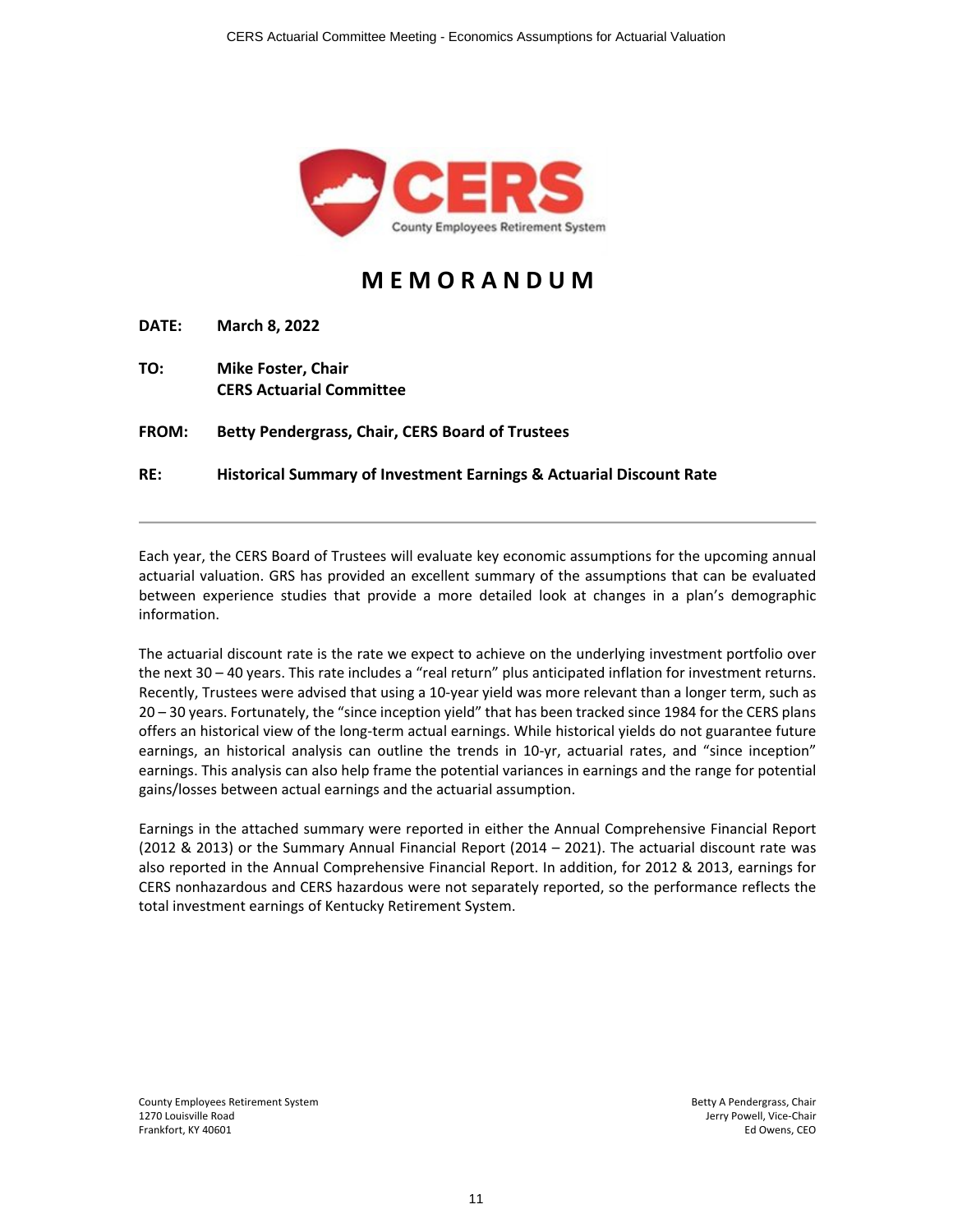#### **CERS PENSION & OPEB EARNINGS ANALYSIS FY2012 ‐ FY2021**

| <b>NONHAZARDOUS PENSION</b>         |                       |                            |                            |  |                                     |                    | <b>NONHAZARDOUS INSURANCE</b>     |                            |
|-------------------------------------|-----------------------|----------------------------|----------------------------|--|-------------------------------------|--------------------|-----------------------------------|----------------------------|
| <b>Fiscal Year Ended</b><br>June 30 | $10$ -year<br>returns | Actuarial<br>Discount Rate | Since Inception<br>Returns |  | <b>Fiscal Year Ended</b><br>June 30 | 10-year<br>returns | <b>Actuarial Discount</b><br>Rate | Since Inception<br>Returns |
| $2012$ *                            | 5.99%                 | 7.75%                      | 9.36%                      |  | $2012$ *                            | 5.86%              | 7.75%                             | 7.53%                      |
| $2013$ *                            | 6.60%                 | 7.75%                      | 9.40%                      |  | $2013$ *                            | 6.18%              | 7.75%                             | 7.42%                      |
| 2014                                | 6.84%                 | 7.75%                      | 9.62%                      |  | 2014                                | 6.33%              | 7.75%                             | 7.89%                      |
| 2015                                | 6.04%                 | 7.50%                      | 9.34%                      |  | 2015                                | 5.54%              | 7.50%                             | 7.48%                      |
| 2016                                | 5.01%                 | 7.50%                      | 9.02%                      |  | 2016                                | 4.31%              | 7.50%                             | 7.22%                      |
| 2017                                | 4.88%                 | 6.25%                      | 9.16%                      |  | 2017                                | 3.81%              | 6.25%                             | 7.42%                      |
| 2018                                | 6.22%                 | 6.25%                      | 9.15%                      |  | 2018                                | 5.59%              | 6.25%                             | 7.48%                      |
| 2019                                | 8.86%                 | 6.25%                      | 9.05%                      |  | 2019                                | 9.01%              | 6.25%                             | 7.43%                      |
| 2020                                | 7.37%                 | 6.25%                      | 8.82%                      |  | 2020                                | 7.50%              | 6.25%                             | 7.21%                      |
| 2021                                | 8.00%                 | 6.25%                      | 9.20%                      |  | 2021                                | 7.60%              | 6.25%                             | 7.70%                      |

| <b>NONHAZARDOUS PENSION</b> |                       |                            |                            | <b>NONHAZARDOUS INSURANCE</b>       |  |                       |                                   |                            |  |
|-----------------------------|-----------------------|----------------------------|----------------------------|-------------------------------------|--|-----------------------|-----------------------------------|----------------------------|--|
| ded                         | $10$ -year<br>returns | Actuarial<br>Discount Rate | Since Inception<br>Returns | <b>Fiscal Year Ended</b><br>June 30 |  | $10$ -year<br>returns | <b>Actuarial Discount</b><br>Rate | Since Inception<br>Returns |  |
| 2012 *                      | 5.99%                 | 7.75%                      | 9.36%                      | $2012$ *                            |  | 5.86%                 | 7.75%                             | 7.53%                      |  |
| $2013$ *                    | 6.60%                 | 7.75%                      | 9.40%                      | $2013$ *                            |  | 6.18%                 | 7.75%                             | 7.42%                      |  |
| 2014                        | 6.84%                 | 7.75%                      | 9.62%                      | 2014                                |  | 6.33%                 | 7.75%                             | 7.89%                      |  |
| 2015                        | 6.04%                 | 7.50%                      | 9.34%                      | 2015                                |  | 5.54%                 | 7.50%                             | 7.48%                      |  |
| 2016                        | 5.01%                 | 7.50%                      | 9.02%                      | 2016                                |  | 4.31%                 | 7.50%                             | 7.22%                      |  |
| 2017                        | 4.88%                 | 6.25%                      | 9.16%                      | 2017                                |  | 3.81%                 | 6.25%                             | 7.42%                      |  |
| 2018                        | 6.22%                 | 6.25%                      | 9.15%                      | 2018                                |  | 5.59%                 | 6.25%                             | 7.48%                      |  |
| 2019                        | 8.86%                 | 6.25%                      | 9.05%                      | 2019                                |  | 9.01%                 | 6.25%                             | 7.43%                      |  |
| 2020                        | 7.37%                 | 6.25%                      | 8.82%                      | 2020                                |  | 7.50%                 | 6.25%                             | 7.21%                      |  |
| 2021                        | 8.00%                 | 6.25%                      | 9.20%                      | 2021                                |  | 7.60%                 | 6.25%                             | 7.70%                      |  |

\* Returns for CERS Haz and CERS NHaz were not reported separately. \* Returns for CERS Haz and CERS NHaz were not reported separately.

|                              | <b>HAZARDOUS PENSION</b> |                            |                            | <b>HAZARDOUS INSURANCE</b>   |                    |                                   |                            |  |
|------------------------------|--------------------------|----------------------------|----------------------------|------------------------------|--------------------|-----------------------------------|----------------------------|--|
| Fiscal Year Ended<br>June 30 | $10$ -year<br>returns    | Actuarial<br>Discount Rate | Since Inception<br>Returns | Fiscal Year Ended<br>June 30 | 10-year<br>returns | <b>Actuarial Discount</b><br>Rate | Since Inception<br>Returns |  |
| $2012$ *                     | 5.99%                    | 7.75%                      | 9.36%                      | $2012$ *                     | 5.86%              | 7.75%                             | 7.53%                      |  |
| $2013$ *                     | 6.60%                    | 7.75%                      | 9.40%                      | $2013$ *                     | 6.18%              | 7.75%                             | 7.42%                      |  |
| 2014                         | 6.83%                    | 7.75%                      | 9.61%                      | 2014                         | 6.33%              | 7.75%                             | 7.89%                      |  |
| 2015                         | 6.04%                    | 7.50%                      | 9.34%                      | 2015                         | 5.54%              | 7.50%                             | 7.48%                      |  |
| 2016                         | 5.03%                    | 7.50%                      | 9.03%                      | 2016                         | 4.32%              | 7.50%                             | 7.22%                      |  |
| 2017                         | 4.89%                    | 6.25%                      | 9.17%                      | 2017                         | 3.82%              | 6.25%                             | 7.43%                      |  |
| 2018                         | 6.23%                    | 6.25%                      | 9.15%                      | 2018                         | 5.61%              | 6.25%                             | 7.49%                      |  |
| 2019                         | 8.87%                    | 6.25%                      | 9.06%                      | 2019                         | 9.05%              | 6.25%                             | 7.44%                      |  |
| 2020                         | 7.36%                    | 6.25%                      | 8.82%                      | 2020                         | 7.52%              | 6.25%                             | 7.21%                      |  |
| 2021                         | 8.00%                    | 6.25%                      | 9.20%                      | 2021                         | 7.70%              | 6.25%                             | 7.70%                      |  |

\* Returns for CERS Haz and CERS NHaz were not reported separately. \* Returns for CERS Haz and CERS NHaz were not reported separately.

*C:\01BapDoc\CERS Board of Trustees\Actuarial\10YRvsInceptionVsDiscount2012‐2021.xlsx BAP Prepared 03/08/2022*